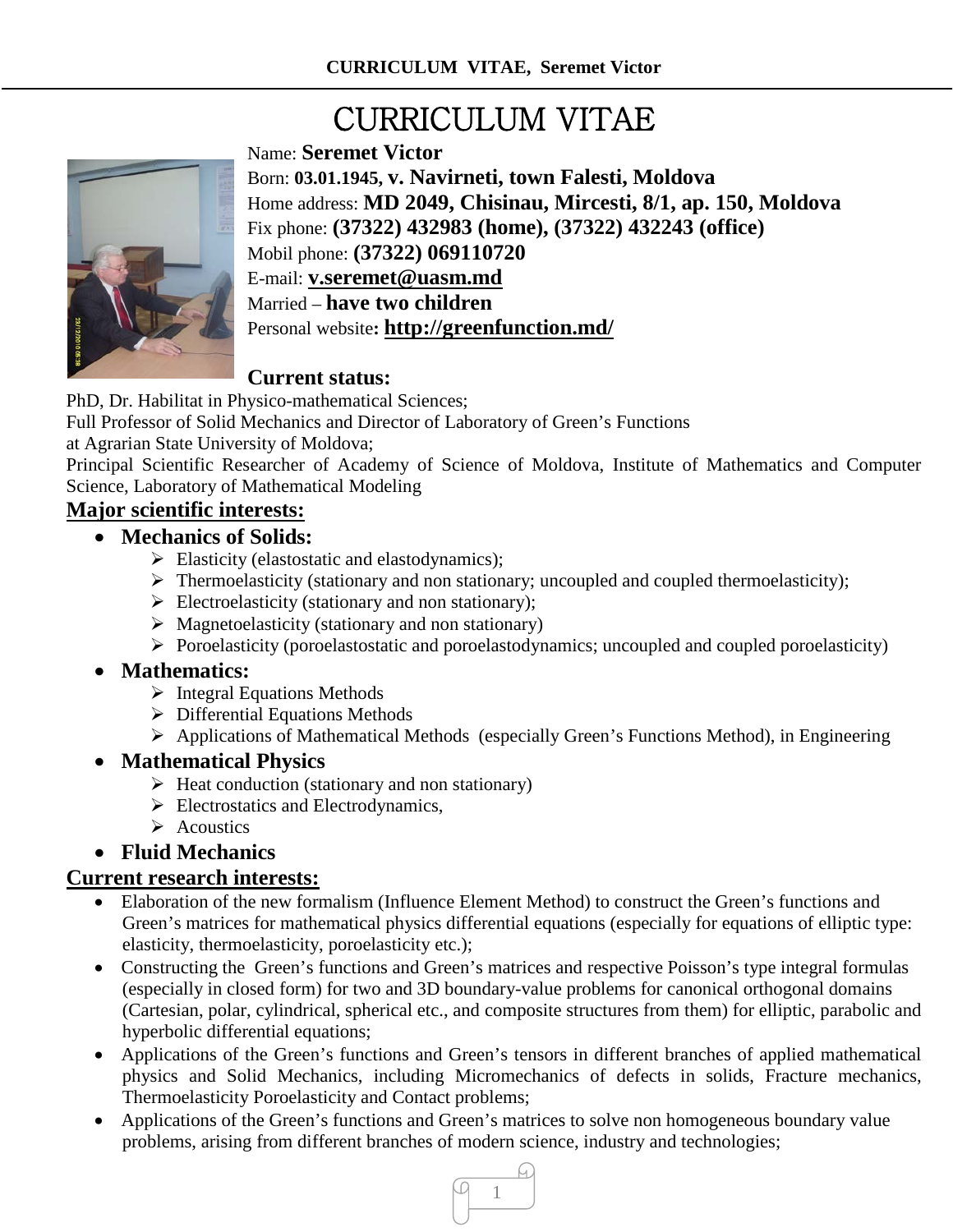#### **Degrees:**

- **1970, Diploma of Master** in "Civil Engineering", specialty "Solid Mechanics", Moscow Civil Engineering Institute (MISI) (now Moscow State Civil Engineering University), Moscow, USSR;
- **1974, Diploma of Ph.D** (Candidate in Technical Science in Strength of Materials and Mechanics of Constructions), Moscow Institute of Civil Engineering, The Problem Research Laboratory on Photo Elasticity, USSR. The title of the disertation: "Modeling of creeping of concrete by the method of elastic analogy";
- **1986, Certificate of Doctor in Technical Science** (Solid Mechanics), Moscow Civil Engineering Institute, USSR. The title of dissertation: "The Solving of 3D Boundary Value Problems of Elasticity by the Harmonic Integral Equations Method";
- **1995, Diloma of Doctor Habilitat in Physico - Mathematical Sciences**, specialty "Solid Mechanics", Technical University of Moldova, Republic of Moldova. The title of dissertation: "Integral equations and Green's matrices for boundary value problems of the influence elements method in mechanics of deformable bodies ".

## **University education:**

- **1970-1973,** PhD student of Moscow Civil Engineering Institute (now: Moscow State Civil Engineering University), Moscow, Russia, USSR
- **1967-1970,** Student of Moscow Civil Engineering Institute, Moscow, Russia, USSR (was transferred from Chisinau Polytechnic Institute of Moldova as excellent undergraduate student)
- **1965-1967,** Student of Chisinau Polytechnic Institute (now: Technical University of Moldova), Chisinau, Moldova, USSR

#### **Permanent positions:**

- **December 2012-present -** Full Professor in Mechanics of Deformable Solid Body
- **October 2011,** Professor of Solid Mechanics at Agrarian State University of Moldova
- **April 1998 ,** Professor of Engineering Sciences at Agrarian State University of Moldova
- **1995 -1998,** Associate Professor of the Technical University of Moldova
- **May 1995,** Defended the Doctor Habilitat in Physical and Mathematical Sciences thesis **(**Solid Mechanics), in Technical University of Moldova, Republic of Moldova. The title of the dissertation: "Integral Equations and Green's Matrices of Influence Elements Method in Solid Mechanics"
- **September 1986** Defended the Doctor in Technical Science dissertation (Solid Mechanics), Moscow Civil Engineering Institute, USSR. The title of dissertation: "The Solving of 3D Boundary Value Problems of Elasticity by the Harmonic Integral Equations Method";
- **1981-1982,** Senior Scientific Researcher, Moscow, Russia, USSR
- **1975-1995,** Associate Professor at Agrarian State University of Moldova, Chisinau, Moldova, USSR
- **1974-1975,** Superior Lecture of the Polytechnic Institute of Moldova, Chisinau, Moldova, USSR
- May 1974, Defended the Ph.D (Candidate in Technical Science in Strength of Materials and Structural Mechanics) dissertation, Moscow Institute of Civil Engineering, The Problem Research Laboratory on Photo Elasticity, USSR. The title of dissertation: "Modeling of creeping of concrete by the method of elastic analogy".
- May 1974, Defended the Ph.D (Candidate in Technical Science in Strength of Materials and Structural Mechanics) dissertation, Moscow Institute of Civil Engineering, The Problem Research Laboratory on Photo Elasticity, USSR. The title of dissertation: "Modeling of creeping of concrete by the method of elastic analogy".

#### **Temporary positions:**

• **Since January 2013** Principal Scientific Researcher of Academy of Science of Moldova, Institute of Mathematics and Computer Science, Laboratory of Mathematical Modeling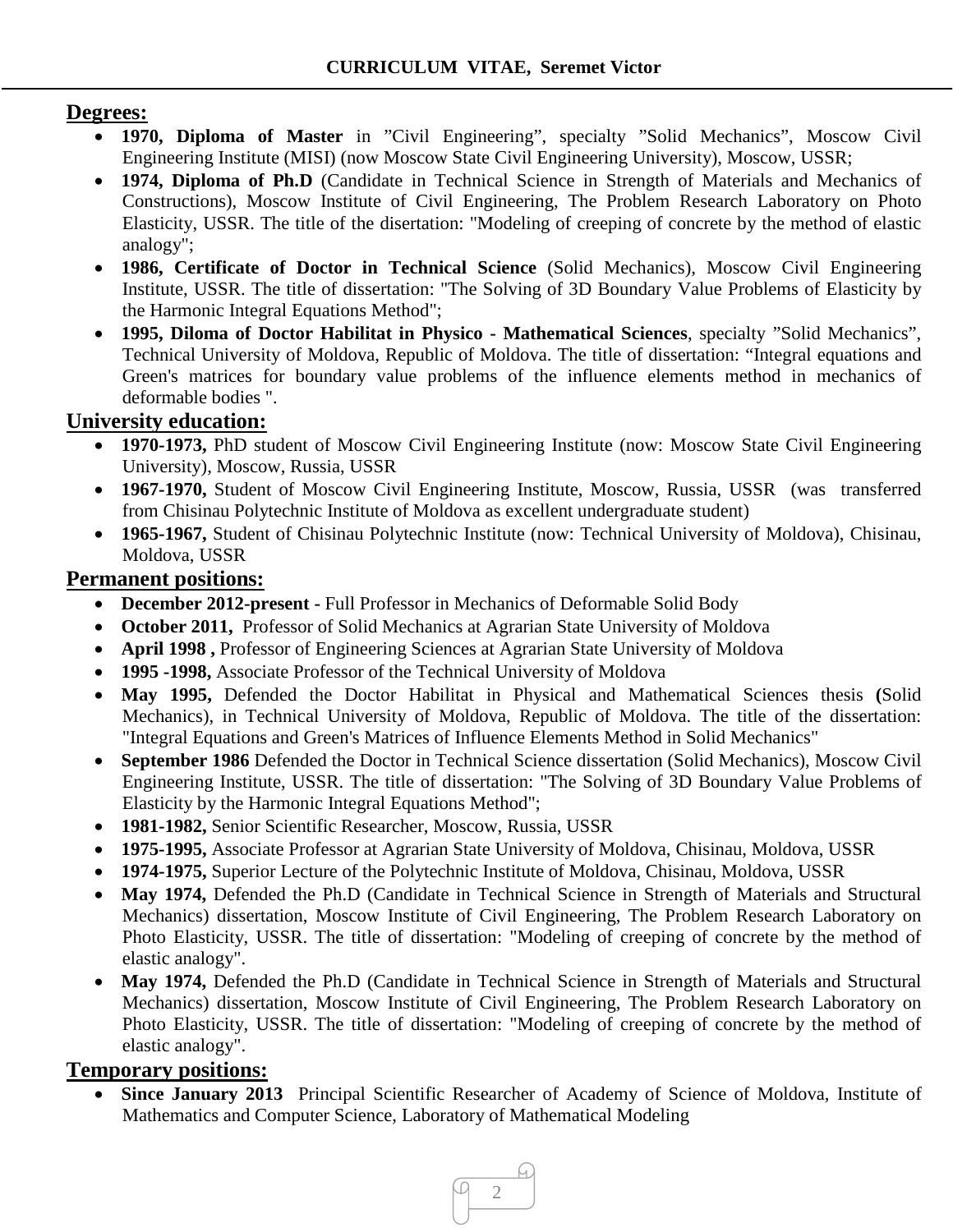- **2012 – 2013** Leading Researcher of Academy of Science of Moldova, Institute of Mathematics and Computer Science, Laboratory of Mathematical Modeling
- **2006-2008,** Principal Scientific Researcher of Academy of Transports Communications and Informatics of Republic of Moldova
- **2005–2006,** Professor and Head of the Department of Engineering Sciences, Academy of Transports Communications and Informatics of Republic of Moldova
- **Since 2005 -** Director of the Laboratory of Green's Functions and Matrices at Agrarian State University of Moldova
- **2002–2003,** Professor of Mathematical Sciences, Academy of Transports Communications and Informatics of Republic of Moldova
- **2001-2002,** Professor of Mathematical Sciences at Human University of Moldova

#### *Visiting professor:*

- **December 2013-March 2014**, HENAN UNIVERSITY OF TECHNOLOGY, CHINA;
- **June 2010**, four weeks, L'UNIVERSITÉ DE PARIS-EST, Laboratory MSME UMAR 8208 CNRS, FRANCE, (invited professor to work in the project Constructing Green 's Matrices in Elasticity)
- **October 2008**, four weeks, WIAS, (WEIERSTRASS INSTITUTE for Applied Analysis and Stochastics) BERLIN, GERMANY, invited researcher to work in the project Constructing Green 's Functions and Poisson's integral Formulas in Elasticity) ;
- **September 2007**, four weeks, UNIVERSITY DE MARNE LA VALLEE, FRANCE (as invited professor at Laboratory of Mechanics to continue the research on the project "Applications of Green's functions in mechanics" and to prepare a new more long duration stay to work on the theme: "Integral equations formulations"),
- **July 2005**, four weeks, UNIVERSITY DE MARNE LA VALLEE, FRANCE (as invited professor at Laboratory of Mechanics to work on the scientific project "Applications of Green's functions in Mechanics");
- **September 2004**, two weeks, UNIVERSITY DE MARNE LA VALLEE, FRANCE (as invited professor at Laboratory of Mechanics to start a collaboration in the field of Applications of the Green's Functions in Mechanics );
- **September 2002**, two weeks, "GHEORGE ASACHI" TECHNICAL UNIVERSITY OF IASI, ROMANIA (to teach students a special course of Thermo elasticity during two weeks) (as invited professor).

#### **PUBLICATIONS:** includes more than 130 items, among them **9 books**.

#### **Selected Books:**

- Seremet Victor,Thermoelastic Green's function (Steady-state BVPs for some semi-infinite domains), Editorial Centre of Agrarian State University, Publisher "Print-Caro" 236p. Chişinău 2014,ISBN 978- 9975-46-108-1
- Seremet V and Bonnet G., Encyclopedia of Domain Green's Functions (thermo-magneto-electrostatics of solids), Publ, Agrar. State Univ. of Moldova, Chisinau, 220 pages, 2008 (in English)
- Şeremet V.D. *Handbook of Green's Functions and Matrices - WIT* press, Southampton and Boston, UK**&USA**, 2003, Book 304 p. + CD ROM, 232 p. (in English)
- Şeremet Victor, *Influence Elements Method*, State Agrarian University of Moldova:Publisher Center of UASM, Chişinău, **Moldova**, 2003, 260 pag. (in Romanian)
- Şeremet Victor, Influence *Functions in Stationary Thermoelasticity*, State Agrarian University of Moldova: Publisher Center of UASM, Chişinău, **Moldova**, 2003, 308 pag. (in Romanian)
- Şeremet V.D. *Green's functions and Green's matrices. Elasto-, thermo-, electrostatics of solid bodies*. Chişinău, Ştiinţa, Academy of Science of **Moldova**, 1994, - 220 p. (in Romanian).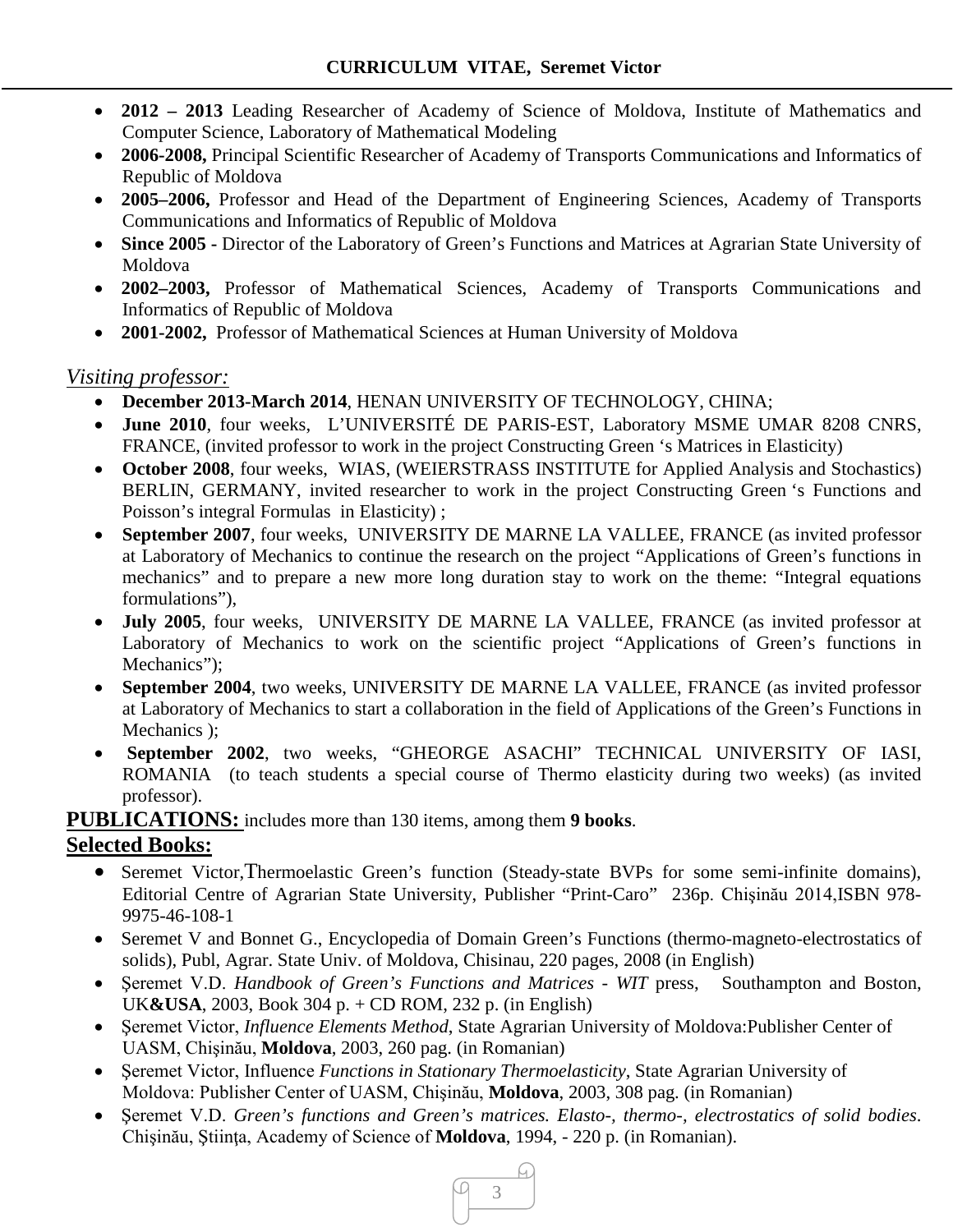• Sheremet, V.D. *Constructing Green's Matrices and Their Application to the Theory of Elasticity*, Chishinau, Monograph dep. In Mold. NIINTI N1346-M94, 1994, 286p (in Russian).

## **Selected Articles of International Circulation, most of them are cited by ISI:**

- Seremet Victor, Deriving new thermoelastic Green's functions by using a new integral representation of Beltrami-Michel equations,*ASCE, Engineering Mechanics,* 2015 (accepted).
- Seremet Victor and Erasmo Carrera, Solution in Elementary Functions to a BVP of Thermoelasticity: Green's Functions and Green's-Type Integral Formula for Thermal Stresses within a Half-Strip", *Journal of Thermal Stresses*, Vol. 37, Issue 8, August, 2014, pp. 947-968 **Taylor&Francis, ISSN** 0149-5739, **IF, ISI: 1.169.**
- Seremet Victor, Recent integral representations for thermoelastic Green's functions and many examples of their exact analytical expressions, *Journal of Thermal Stresses*, 37,(5), pp. 561-584, 2014, **Taylor&Francis, ISSN** 0149-5739, **IF, ISI: 1.169.**
- Seremet Victor, A new approach to constructing Green's functions and integral solutions in thermoelasticity, *Acta Mechanica*, 225, (3), pp. 737-755, 2014, **Springer, ISSN: 0001-5970 IF, ISI 1.268.**
- Seremet Victor, Static equilibrium of a thermoelastic half-plane: Green's functions and solutions in integrals, *Arch Appl Mech*, 84, (4), pp. 553-570, 2014, **Springer**, **ISSN: 0939-1533**, **IF, ISI: 1.438.**
- Șeremet Victor, A new efficient unified method to derive new constructive formulas and explicit expressions for plane and spatial thermoelastic Green's functions, *Acta Mechanica*, DOI 10.1007/s00707- 014-1160-y, 2014, **Springer ISSN: 0001-5970 IF, ISI: 1.268.**
- Victor Seremet and Hui Wang Thermoelastic equilibrium of some semi-infinite domains subjected to the action of a heat source, Journal of Thermal Stresses, 2014 (accepted 26 September 2014); **Taylor&Francis, ISSN** 0149-5739, **IF, ISI: 1.169.**
- Seremet Victor, Cretu Ion, Influence functions, integral formulas, and explicit solutions for thermoelastic spherical wedges, *Acta Mechanica*, 224, 4, 2013, pp. 893-918 **Springer, ISSN: 0001-5970 IF, ISI 1.268**
- Seremet, V. Exact Elementary Green's Functions and Integral Formulas in Thermoelasticity for a Half-Wedge. *J. Eng. Mech.*, 138 (7), 721–737, 2012, **ASCE**, **ISSN: 0733-9399, IF, ISI: 1.116**
- Seremet V., New closed-form Green function and integral formula for a thermoelastic quadrant, *Applied Mathematical Modelling*, 36, 2012, pp. 799-812 **Elsevier, ISSN: 0307-904X IF, ISI: 2.158**
- Seremet V., Thermoelastostatic equilibrium of a spatial quadrant: Green's function and solution in integrals, *Arch Appl Mech,* 82 12, 2012, pp. 1771-1793 **Springer**, **ISSN: 0939-1533**, **IF, ISI: 1.438**
- Seremet V. and Bonnet G., New closed-form thermoelastostatic Green function and Poisson-type integral formula for a quarter-plane, Mathematical and Computer Modeling, Volume 53, Issue 1-2, January 2011, Pages 347-358, **Elsevier, ISSN: 0895-7177 IF, ISI: 2.02**
- Seremet V., A new technique to derive the Green's type integral formula in thermoelasticity, Engineering Mathematics, Vol. 69. Number 4, 2011, pp. 313-326,  **Springer**, **ISSN: 0022-0833**, IF**, ISI: 1.069**
- Seremet V., Deriving exact Green's functions and integral formulas for a thermoelastic wedge, Engineering Analysis with Boundary Elements, Vol. 35, Issue 3, 2011, pp. 327-332, **Elsevier ISSN: 0955-7997 IF, ISI: 1.437**
- Victor Seremet, A method to derive new Greens tensors for polar domains, *Mechanics Research Communications*, Volume 37, Issue 1, January 2010, Pages 7-12 .
- Şeremet Victor, New explicit Green's function and Poisson's integral formula for a thermoelastic quarterspace, *Journal of Thermal Stresses*, Volume 33 Issue 4, 2010 Pages 356 – 386
- Seremet Victor, Exact elementary Green functions and Poisson-type integral formulas for a thermoelastic half-wedge with applications, *Journal of Thermal Stresses*, Vol. 33, Issue 12, 2010, pages 1156-1187, DOI: 10.1080/01495739.2010.510746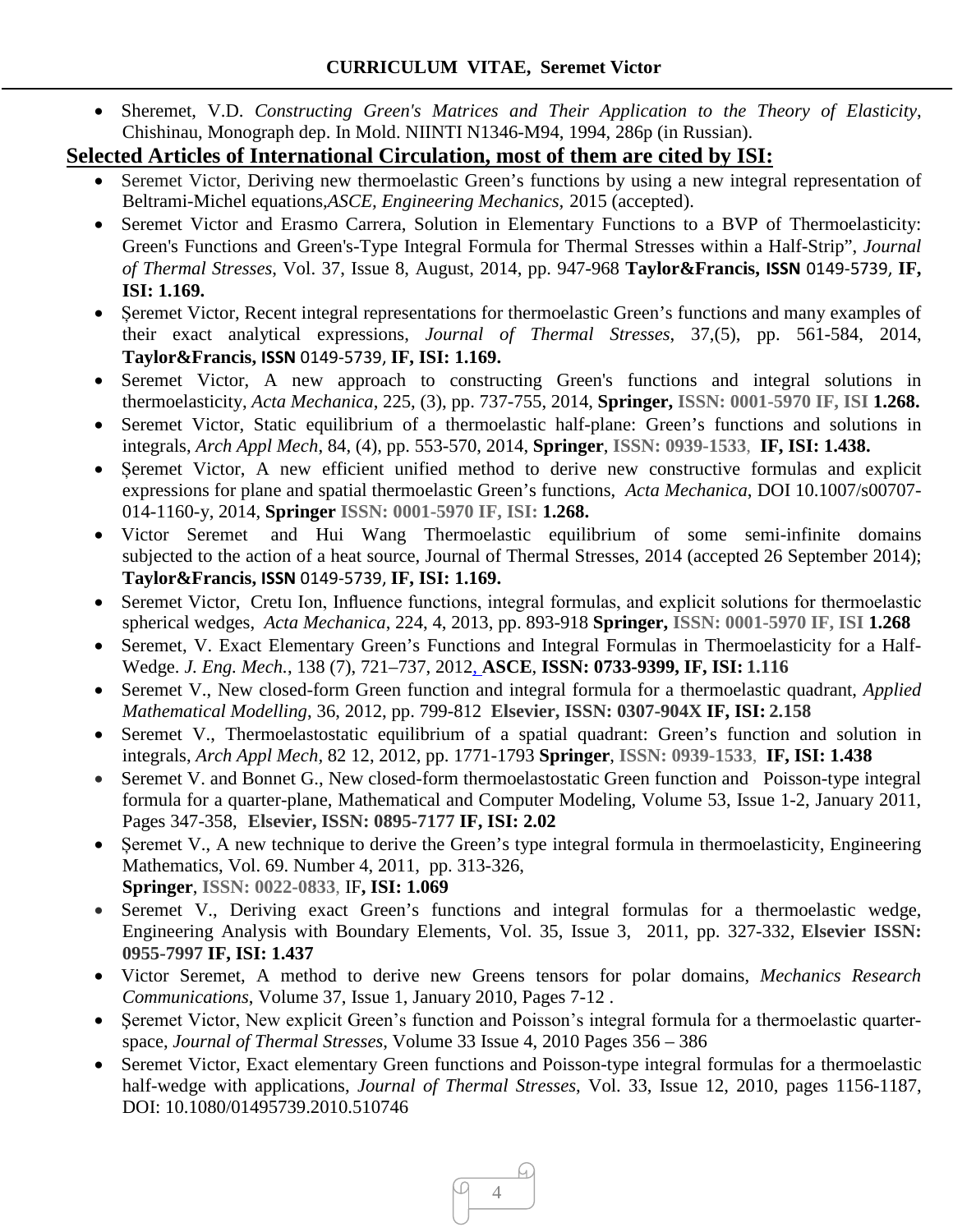- Sheremet Victor, Bonnet Guy and Tatiana Speianu, New Poisson's type integral formula for thermoelastic half-Space, *Mathematical Problems in Engineering*, Volume 2009, Article ID284380, 18 pages doi:10.1155/2009/284380.
- Sheremet Victor, Bonnet Guy and Tatiana Speianu, New integral representations in the dynamic uncoupled thermoelasticity, *Journal of Thermal Stresses*, 32:1043-1064, 2009.
- Sheremet V.D. New Formulae for Dynamical Thermal Stresses. *Journal of Thermal Stresses*, 25, (2), 2002, **USA**, 30 p.
- Melnikov Yu.A. and Seremet V.D. Some new Green's functions for a circular Poisson-Kirchhoff plate, (IASCOME), 2001
- Melnikov Yu.A. and Sheremet V.D. Some new results on the bending of circular plate subject to a transverse point forc*e Mathematics and Mechanics of Solids*, Vol.6, № 1, 2001, **USA,** p. 29-47.
- Sheremet V., Sheremet A., Generalization of Green's Formulae in Thermoelasticity. An electronic publication at *National Institute of Standards and Technology (NIST) of USA*, 2003, 4 p. (see website: [http://www.ctcms.nist.gov/php/gf/browse.php\)](http://www.ctcms.nist.gov/php/gf/browse.php)
- Sheremet V.D. New Formulae for Dynamical Thermal Stresses. *Journal of Thermal Stresses*, 25, (2), 2002, **USA**, 30 p.
- Melnikov Yu.A. and Seremet V.D. Some new Green's functions for a circular Poisson-Kirchhoff plate, *(IASCOME),* 2001, Japan.
- Melnikov Yu.A. and Sheremet V.D. Some new results on the bending of circular plate subject to a transverse point forc*e Mathematics and Mechanics of Solids*, Vol.6, № 1, 2001, **USA,** p. 29-47.
- Sheremet, V.D. Integral equations and Green's matrices for boundary value problems in the method of influence elements in mechanics of deformable bodies*. Doctor Habilitat Thesis in Physical and Mathematical Science.* Chishinau Technical University, Moldova, 1995 ( in Russian).
- Sheremet, V.D. Functional equations and general integral representations for solutions of boundary problems in the theory of elasticity, *Dep. VINIII*, N904-B89, 1989- 47p. (in Russian).
- Seremet, V.D. Fundamental solutions of some problems in the theory of elasticity, *Izv. Vuzov, Matematika*, 1988, N II, p.85-88, Kazani, USSR (in Russian)
- Seremet V.D. To the solution of the spatial Problem in the Theory of Elasticity by the method of Harmonic Integral Equations.:*The Second USSR Conference on the Theory of Elasticity*, 1984, p.296,Tbilisi, GEORGIA.
- Seremet, V.D. Constructing the function of a source for a mixed problem for the elastic octant. In the book *Quality methods in the theory of differential equations – Mathematical Researches of Academy of Science of Moldova* - Kishinau., 1984, nr.77, p.162-167, Moldova (in Russian).
- Seremet V.D. Constructing Green's tensor in the theory of elasticity*.* Reports of Scientific and Research Seminar of Moscow University, Department of Theory of Elasticity at Moscow State University by M.V.Lomonosov. *Vestnik MGU, Seria1, Matematika, Mehanika*, 1984, N2, p.94, Moscow, USSR. (in Russian).
- Seremet V.D. Constructing and application of Green's tensors in mechanics of rigid deformed body*. Structural Mechanics and Constructional Analysis*, 1983 N3, p.81, Moscow, USSR.
- Seremet V.D. Equilibrium of the elastic octant loaded with the concentrated force. *Dep. at the Izv. of the Academy of Sciences of the Armenian SSR. Mechanics*, 1983, p.2-12, Erevan, Armenia, USSR.

#### **Selected International Conferences:**

• Victor Seremet, Ion Cretu, Dumitru Seremet: Explicit thermal stresses within a thermoelastic half-strip and their graphical presentation using Maple - 15 Soft. *Proc. of the Third Conference of Mathematical Society of Moldova IMCS-50 (with international participation)*, Chişinău, Republic of Moldova, 19-23 August, 2014, p. 410-41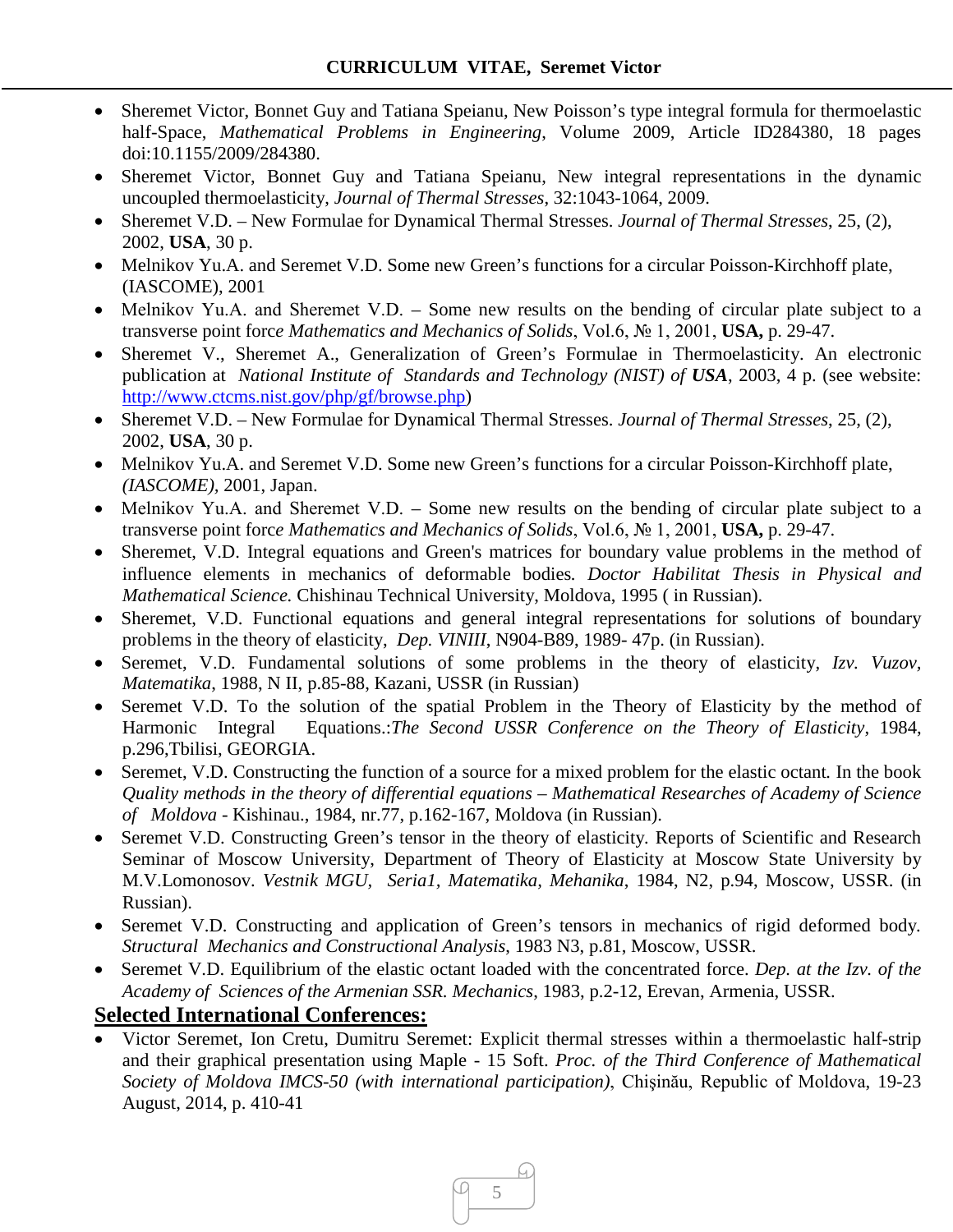- Victor Seremet, Guy Bonnet and Tatiana Speianu: Influence functions and integral formulae for spherical thermoelastic bodies. Proc. of *The XXII International Congress of Theoretical and Applied Mechanics, [ICTAM2008](http://ictam2008.adelaide.edu.au/index.php)*, Adelaide University, Australia, 24-30 August, 2008, 2 p.
- Victor Seremet, Guy Bonnet and Tatiana Speianu: New results in construction of the Green's matrices in spherical coordinates. *Proc. of [The Inaug. Internat. Conf. of the Engineering Mechanics Institute-EM08](http://www.cce.umn.edu/conferences/em08/)*, University of Minnesota, USA, May 18-21, 2008, 7 p.
- Sheremet Victor, Bonnet Guy & Tatiana Speianu, *The* Θ*G -convolution method for Green's integral formulas derivation,* ESMC2009, 2009, 2 p.
- Seremet V. D., Bonnet Guy & Korneev V. M., *A method to derive Green's functions and Poisson's integral formulas in thermoelasticity*, International Conference: "Modern problems of Applied Mathematics, Informatics and Mechanics", Voronej State University, Russa 2009, 5 pages, (in Russian)
- Seremet V., Seremet A., *Integral Solutions in Spherical Co-ordinates for Elastic Bodies*, Proceedings of The 17 th Engineering Mechanics Conference of the American Society of Civil Engineers, June 13-16, 2004 *at University of Delaware Newark, DE*, USA (to appear, see web site: [http://chinacat.coastal.udel.edu/EM2004/\)](http://chinacat.coastal.udel.edu/EM2004/)
- Seremet, V. D., Ioana Vlad, A. Seremet, *New Influence Functions for Thermoelastic Sperical Shells*, Proceedings of the V-th International Congress on Thermal Stresses (ICTS 2003),Virginia Tech., Blacksburg, June 8-11, 2003, USA, 4p. (see web site: [http://www.esm.vt.edu/ts2003/\)](http://www.esm.vt.edu/ts2003/)
- Seremet, V. D., Vlad I.&Seremet A., *New Integral Formulae in Thermoelasticity*, Proceedings of the 16<sup>th</sup> ASCE Engineering Mechanics Conference (EM 2003) , Seattle, Washington University, July 16-18, 2003, USA, 9 p. (see website: [http://www.ce.washington.edu/em03\)](http://www.ce.washington.edu/em03)
- Seremet V.D. Some New Results in Constructing of 3D Green's Matrices. *Proceedings of the 15<sup>th</sup> ASCE Engineering Mechanics Conference (EM 2002)*, Columbia University in the City of New York, June 2-5, 2002, USA, 8 p. (see web site: [http://www.civil.columbia.edu/em2002/\)](http://www.civil.columbia.edu/em2002/)

• Seremet, V. D. – Some New Influence Functions and Integral Solutions in Theory of Thermal Stresses *Proceedings of the IV-th International Congress on Thermal Stresses*, June 8-11, 2001, p.423-427, Osaka, **Japan** (see web site: [http://www.ts2001.gr.jp/cnfprg/HTML/s2c/index.html\)](http://www.ts2001.gr.jp/cnfprg/HTML/s2c/index.html)

#### **Selected reports at seminars:**

- The Numerical Methods Laboratory of Institute of Mathematics of the Academy of Science of Moldova (Chisinau, 1981, 1985, 1995);
- The scientific seminar " Mechanics of Solid Deformed Body" (Moscow Civil Engineering Institute, 1982, 1986);
- The scientific seminar of the Department of Theory of Elasticity (M.V. Lomonosov Moscow State University, Moscow, 1983);
- The scientific seminar of the Institute of Mechanics (Ukrainian Academy of Sciences, Kiev, 1983, 1995);
- The scientific seminar "The Numerical Methods in the Mechanics of Continua" (Leningrad State University; Leningrad; 1984);
- The scientific seminar "Mechanics and Control of Processes" (Leningrad Polytechnic Institute, Leningrad, 1984);
- The scientific seminar of the Mechanics and Mathematics Department (Odessa State University, Ukraine, 1986);
- The seminar of Institute of Problems in Mechanics of the Academy of Sciences of URSS (Moscow, 1986);
- The scientific seminar of the Mechanics and Mathematics Department (Dniepropetrovsk State University, Ukraine, 1988);
- The Second International Conference on the Finite and Boundary Elements ( Sibiu, Romania, 1993);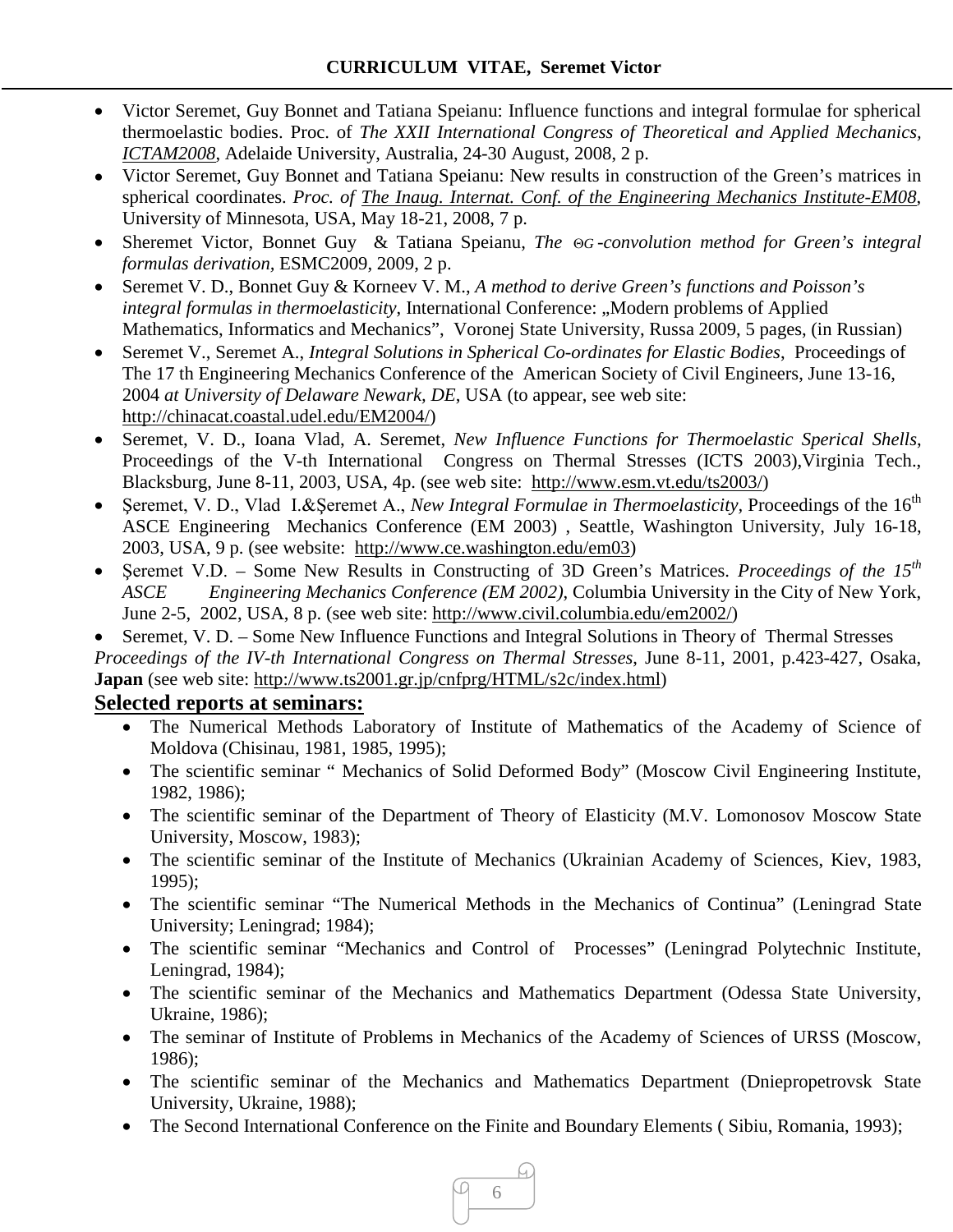- The XVIII Congress of Romanian-American Academy of Sciences and Arts (Chishinau, Moldova, 1993),
- The First Conference on Applied and Industrial Mathematics (Oradia, Romania, 1993),
- The Fourth International Conference on the Finite and Boundary Elements (Iasi, Romania, 1997),
- The seminar of Laboratory of Mechanics, Marne la Vallee University, July 11, 2005, FRANCE,
- The seminar of WIAS, October 2008, Berlin, Germany
- The seminar at Henan University of Technology, China, April, 2014

## **Honours, Awards, Fellowships:**

- **2013**, EUROEAST mobility project for a month Politecnico di Torino, Italy
- **2013**, Member of Assembly of Academy of Sciences of Moldova
- **2012, Laureate of the Prize and Diploma of Academy of Science of Moldova, (section of mathematical** science)
- **2012,** Who's Who in the World
- **2010,** Laureate of the Prize and Diploma of Academy of Science of Moldova, (section of mathematical science)
- **2004,** Nomination of the State Prize in Science of Republic of Moldova
- **2004, Fellow of Wessex Institute of Technology of Great Britain**
- **2004,** Laureate of the Prize and Diploma of Academy of Science of Moldova, (section of mathematical science)
- **2003, Laureate of Prize and Diploma "The Best Professor" (State Agrarian University of Moldova)**
- **2002,** Laureate of Prize and Diploma of Merit of Superior Council for Science and Technology Development of Moldova
- **2003**,Travel Grant Award of Organization Committee of ICTS 2003 (USA) to attend the V-th International Congress on Thermal Stresses (ICTS 2003),Virginia Tech., Blacksburg, June 8-11, USA,
- 2002, Travel Grant Award of CRDF, TGP (USA) to attend the 15<sup>th</sup> ASCE Engineering Mechanics
- Conference (EM 2002), Columbia University in the City of New York, June 2-5, , USA
- 2001, Travel Grants Award of SOROS FOUNDATION and GOVERNAMENT OF MOLDOVA to attend The IV<sup>th</sup> International Congress on Thermal Stresses, June 8-11, Osaka, JAPAN, 2001.

## **Permission to supervise Doctor and Doctor Habilitat dissertations in Solids Mechanics**

**(**Decision nr 603 of Superior Attestation Commission of Republic of Moldova from **14.04.06**

#### **Last supervised dissertations:**

- Marian Grigore-Doctor Habilitat in Technical Sciences; The theme of dissertation: "Contributii teoreticoexperimentale la studiul fiabilitatii pieselor si imbunatatirilor utilajului agricol reconditionate cu comozite pe baza de polimeri" - Scientific Consultant;
- Tatiana Speianu Doctor in Mathematical Sciences; The theme of dissertation: "The Construction of the Green's Matrices by using Incompressible Influence Method" - Scientific Supervisor

## **Superviser of doctoral dissertations:**

- Cretu Ion-The theme of the dissertation: "Integral Formulae in Uncoupled Thermoelasticity"
- Colesnic Veaceslav-The theme of the dissertation: "Constructing and Applications of Green's Matrices in Micromechanics of Defects"

## **Reviewer:**

- Journal Engineering Analysis with Boundary Elements;
- Journal Mechanics of Solids (British Royal Society);
- Journal Mechanics of Advances Materials and Structures;
- Transilvian Journal of Mechanics and Mathematics and other journals;
- Journal of Thermal Stresses: